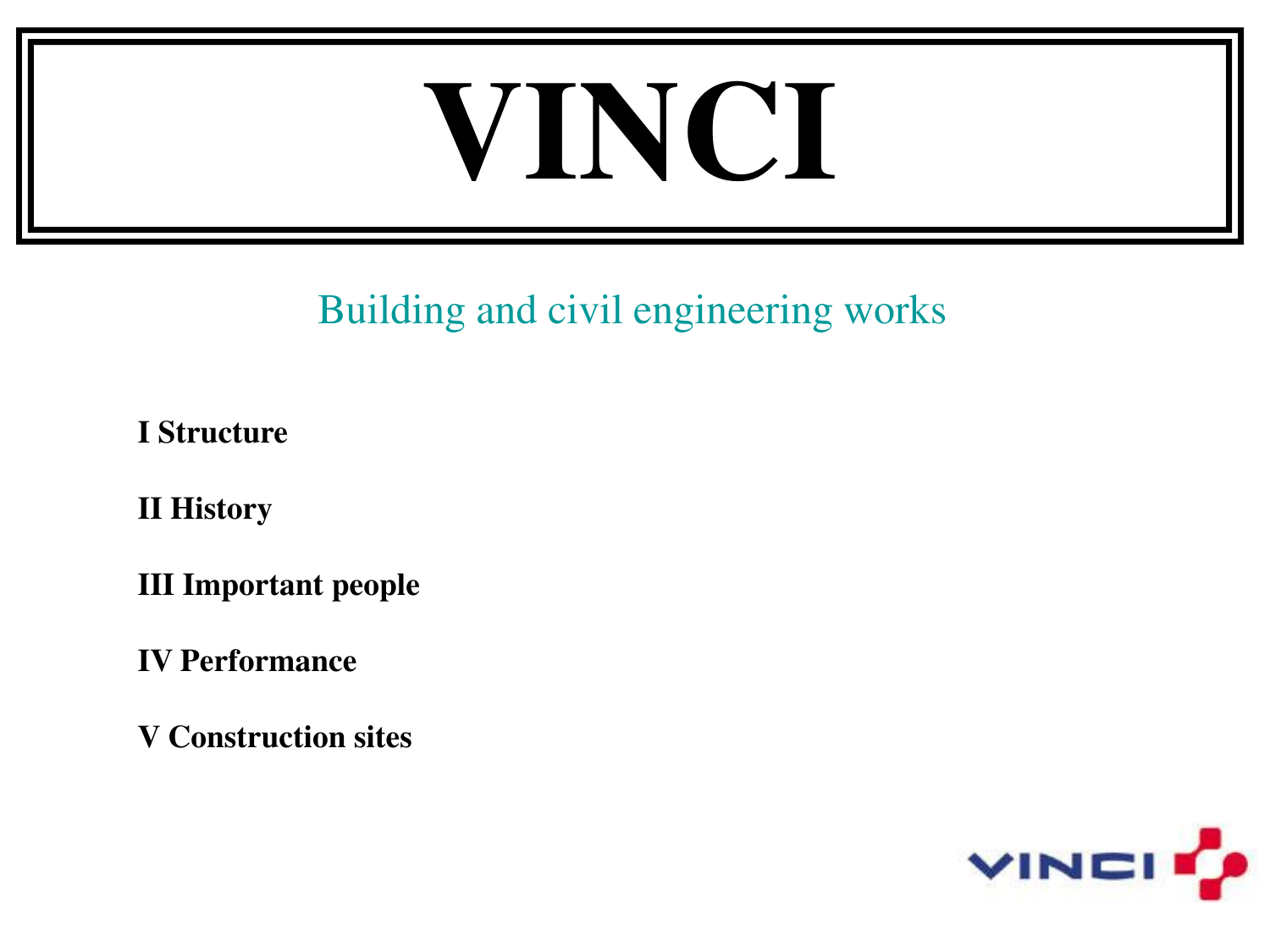#### **Structure**

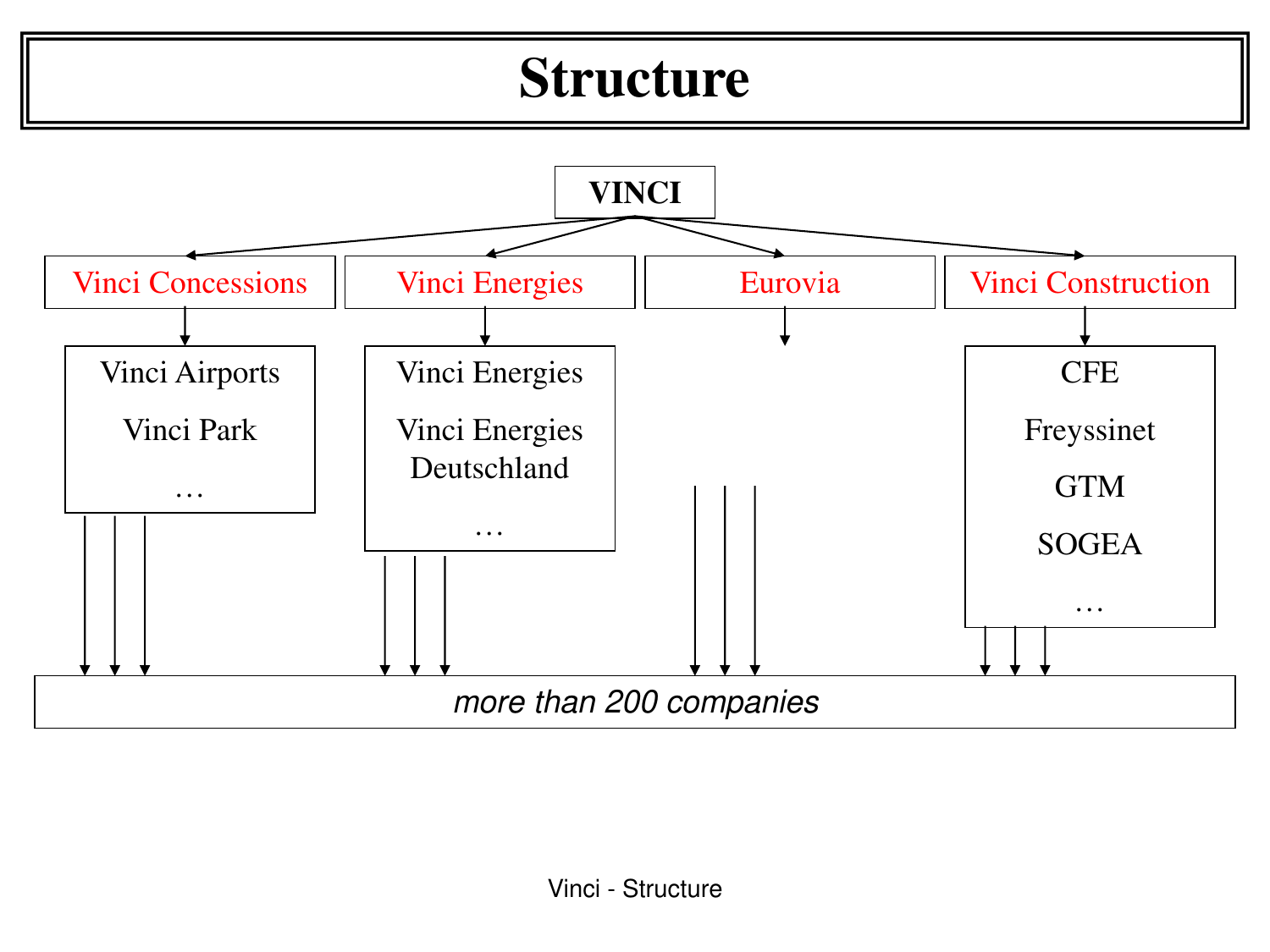## **Vinci Concessions**



Four segments :

- Road and motorway infrastructure (e.g. Cofiroute)
- Car parks (Vinci park)
- Airport sector (Vinci Airports)
- Stade de France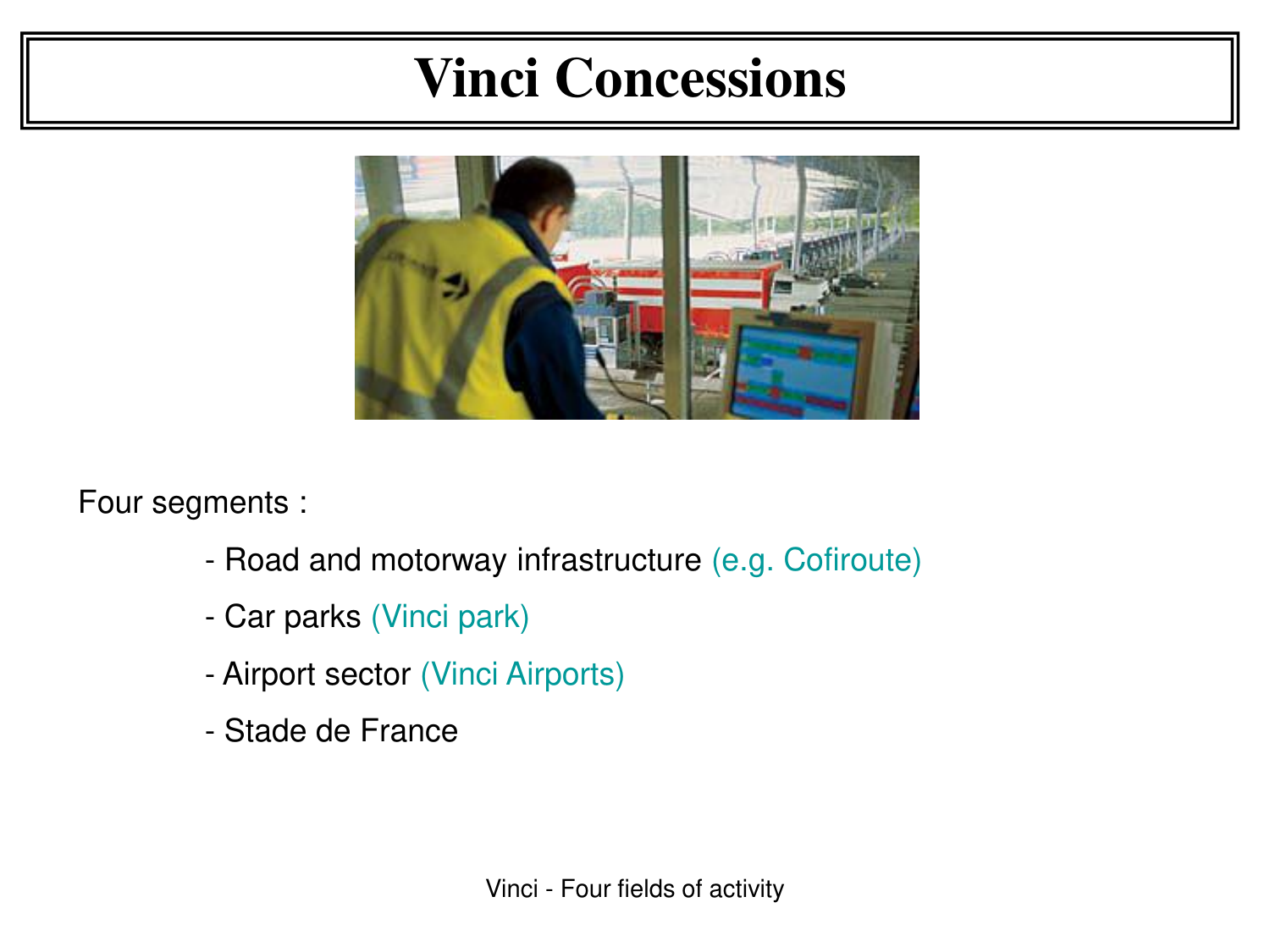# **Vinci Energies**



Four segments :

- energy infrastructure
- industry
- service sector
- telecommunications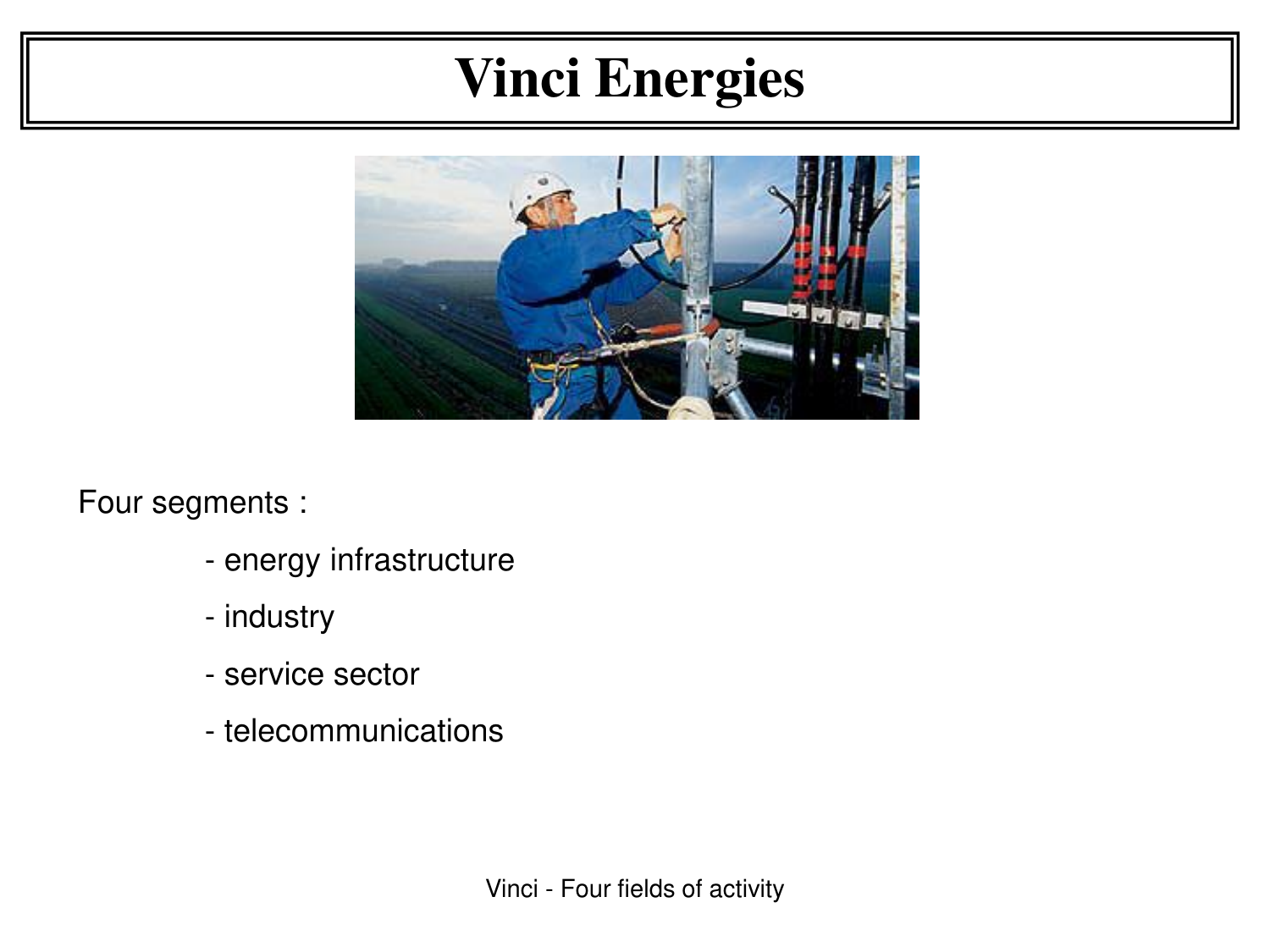#### **Eurovia**



Four segments :

- design and construction of road pavements and surfacings
- industrial production of road materials
- quality of life and environment enhancement
- service offering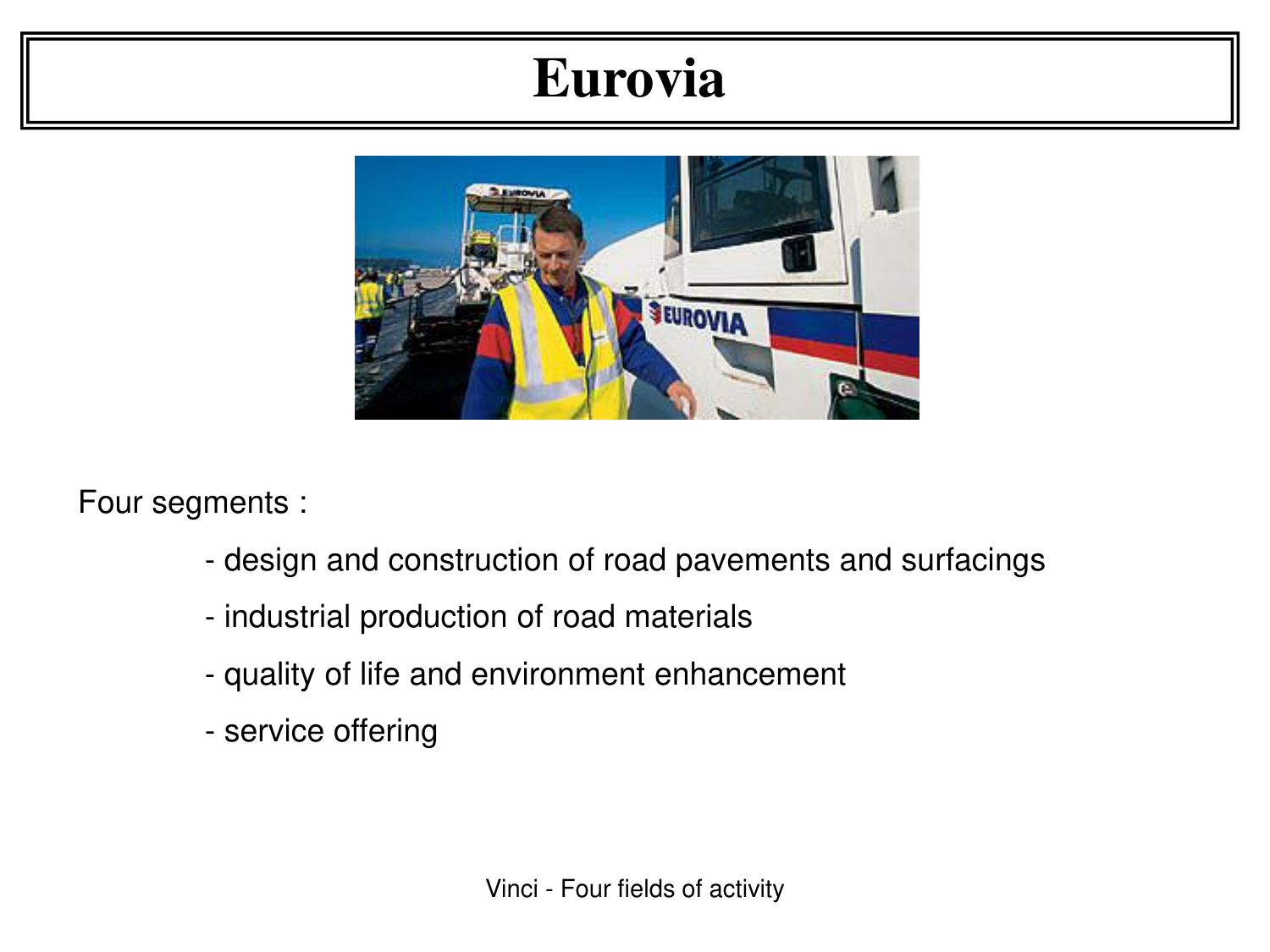## **Vinci Construction**



Three major components :

- mainland France (Sogea Construction and GTM Construction)

 - other local markets (Vinci construction Filiales Internationales, Vinci PLC, Vinci Construction Allemagne and CFE)

 - major structures and specialised civil engineering projects worldwide (Vinci Construction Grands Projets and Freyssinet)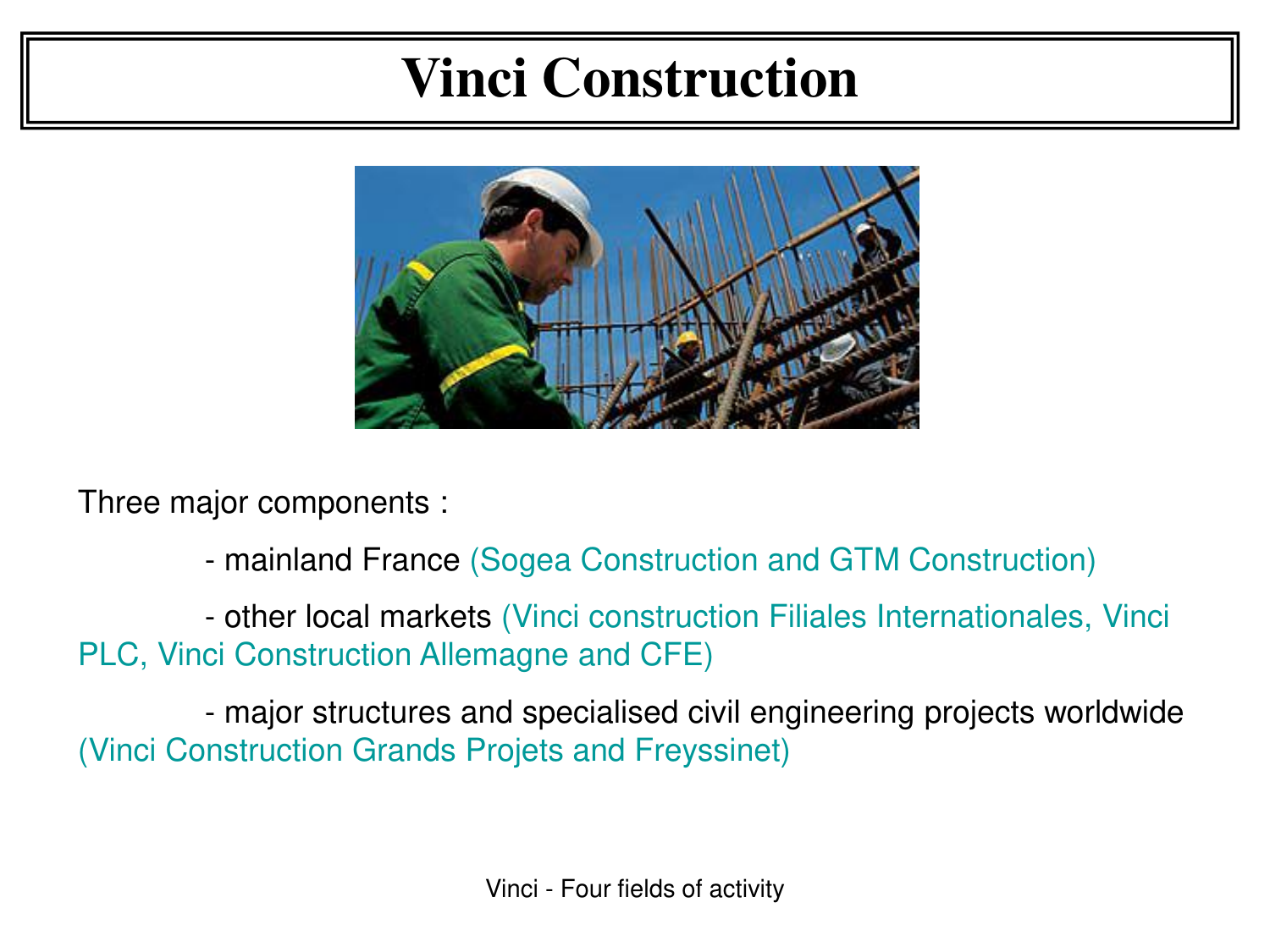# **History**

- 1817 : maison Jean et Chabrié
- 1878 : Etablishments Gibault, Sogea's predecessor
- 1891 : GTM
- **1899** : **SGE** *(Société Générale d'Entreprises)*





- 1943 : STUP *(Société Technique pour l'Utilisation de la Précontrainte)*, later Freyssinet
- 1970 : Cofiroute
- 1997 : Eurovia
- **2000** : SGE became **VINCI**, Vinci merged with GTM (included Eurovia, Entreprise Jean Lefebvre)

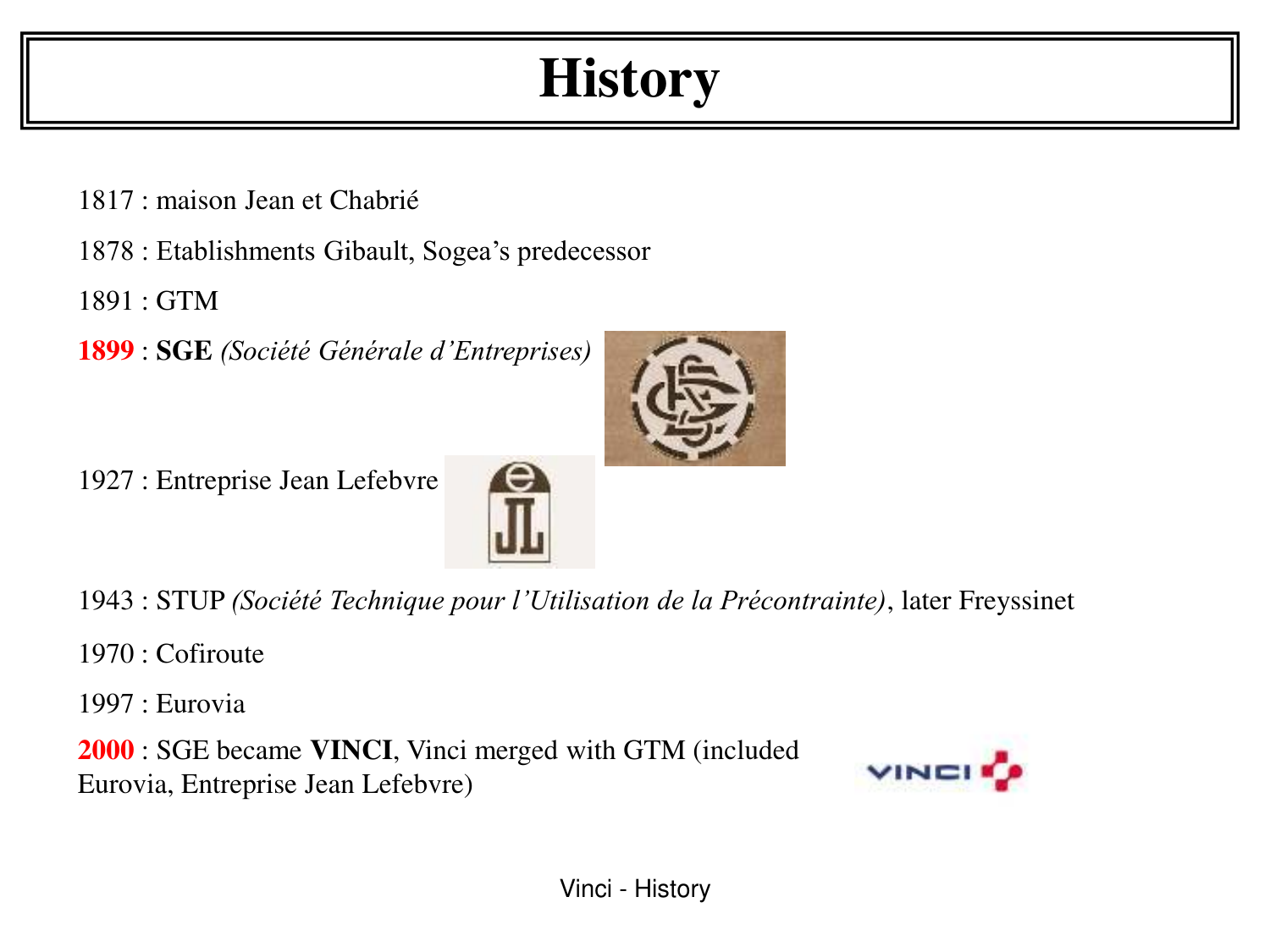# **People**

**Louis Loucheur**  SGE's founders in 1899





**Jean-Marie Messier** Chairman and CEO of SGE 1996-1997

#### **Antoine Zacharias**

Executive Manager and Diretor of SGE since 1991 Chairman of SGE since 1996-1997 Responsible for the Vinci's merger with GTM



Vinci - Important people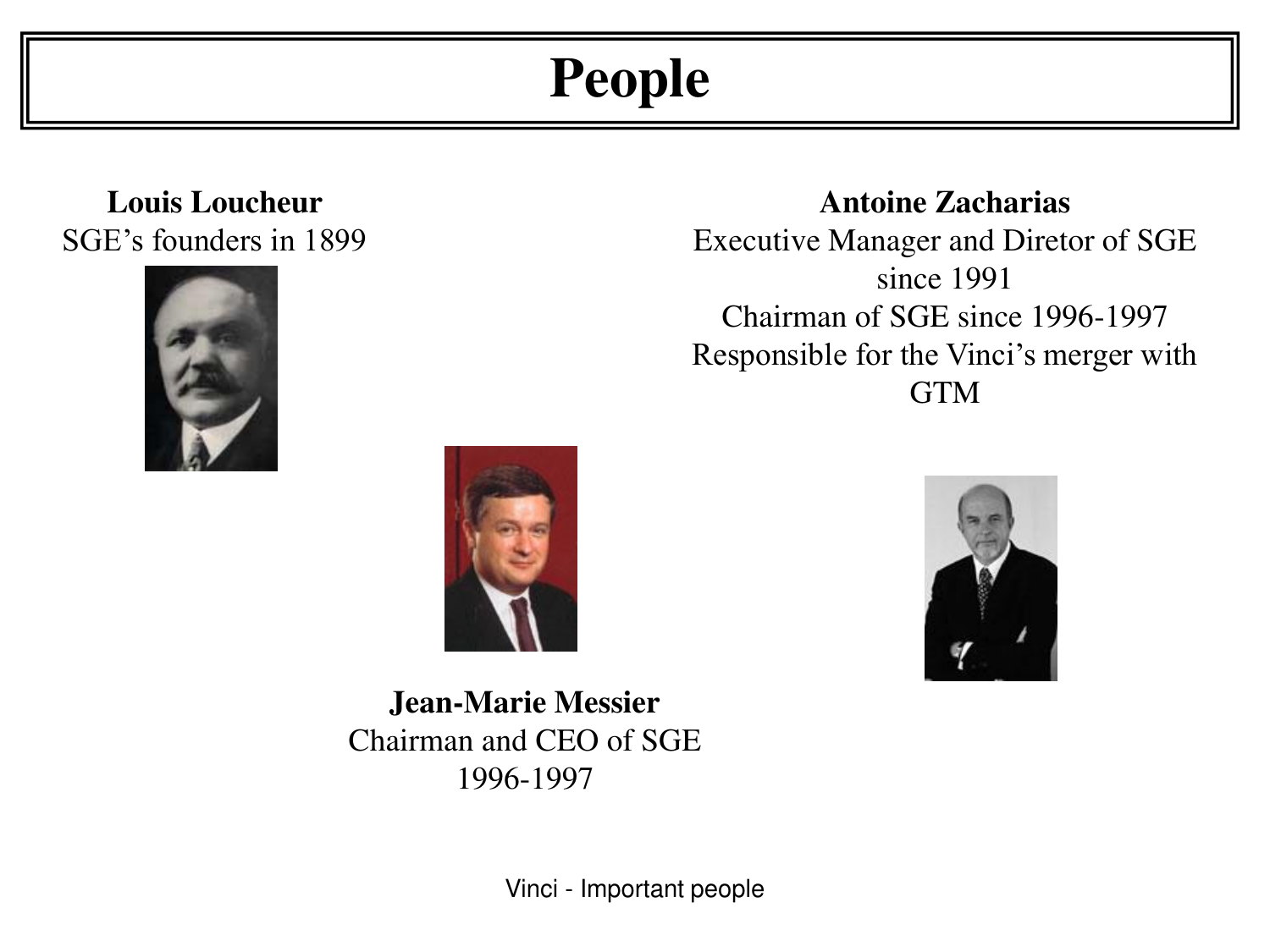# **Financial statements**

#### Net sales Net debt

in million of euros.





Net income : 731 million  $+ 35\%$   $\vert$   $\vert$  Oder backlog :  $+ 17\%$  over 12 months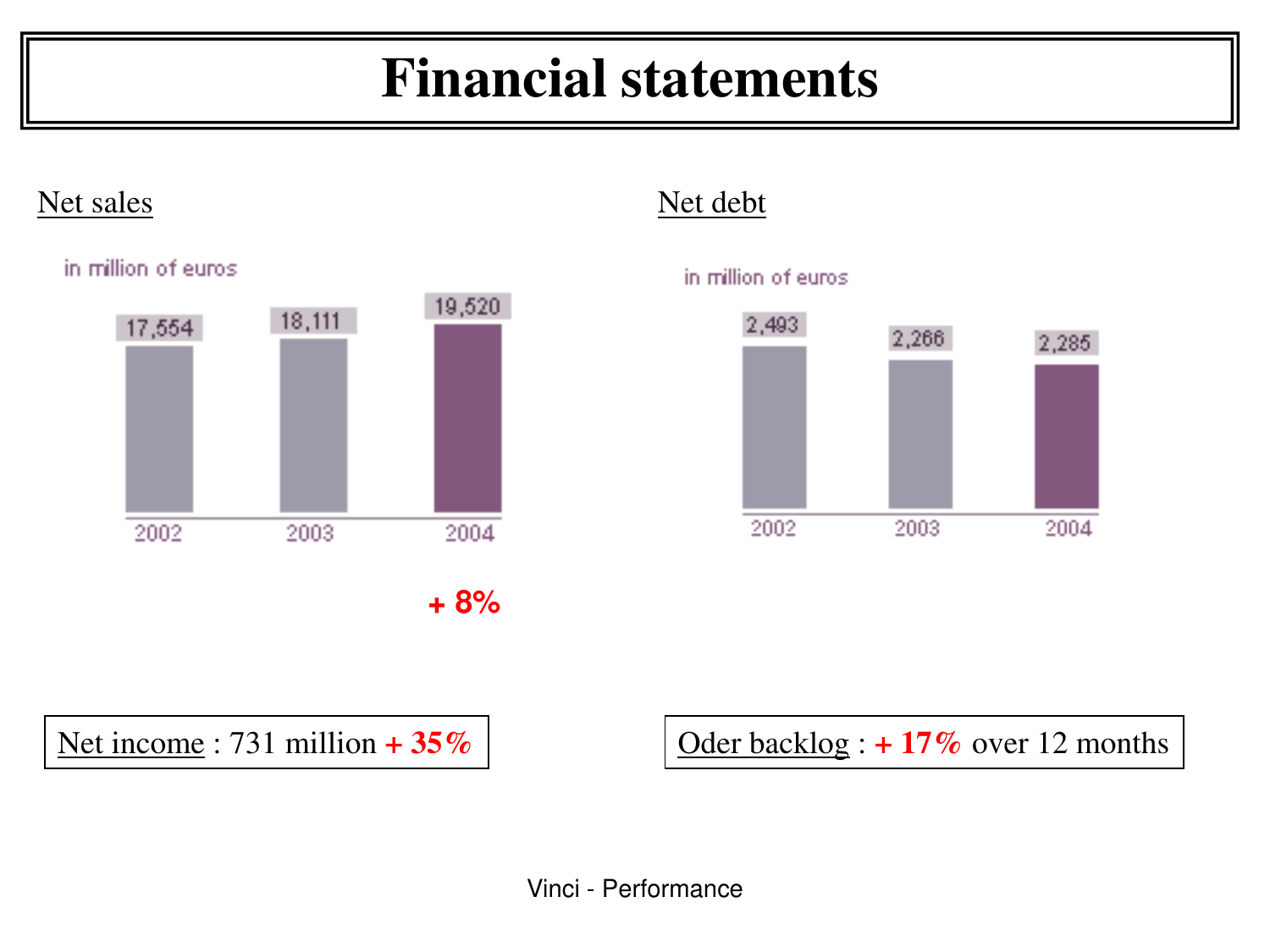## **Financial statements**

#### SHAREHOLDER BASE at December 31st 2004 (as a percentage of capital)





**+ 48%**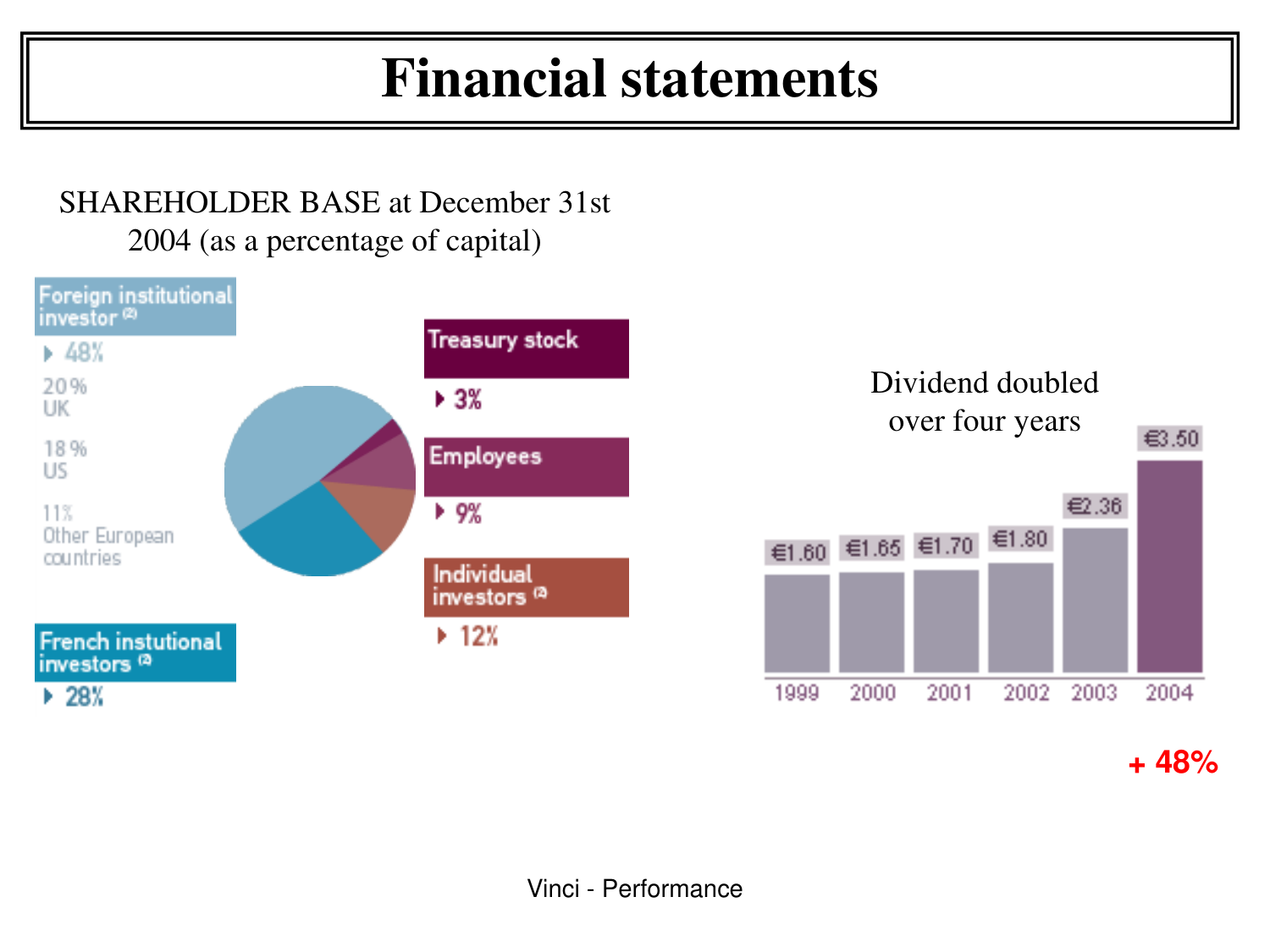# **Stock market- Stock price**

**Share price** 04/04/2005 17:39 : **112.40 Euros**

Stock market capitalisation 04/04/2005 : **9 654 165 934 €**

#### Daily trading session

| Opening price                           | 111.60€      |
|-----------------------------------------|--------------|
| Daily high                              | $112.50 \in$ |
| Daily low                               | 111.30€      |
| 52 week high                            | 116.80 €     |
| 52 week low                             | 98.60€       |
| Previous day's adjusted                 | 111.80€      |
| Total volume traded                     | 235 217      |
| % change against previous day           | $+0.54$      |
| % change against price on<br>12/31/2004 | $+13.16$     |

#### Stock performance over the last five days

| Day       | Date       | Closeprice | % change |
|-----------|------------|------------|----------|
| Friday    | 04/01/2005 | 111.80     | $+0.54$  |
| Thursday  | 03/31/2005 | 111.20     |          |
| Wednesday | 03/30/2005 | 111.20     | $+0.82$  |
| Tuesday   | 03/29/2005 | 110.30     | $-0.90$  |
| Thursday  | 03/24/2005 | 111.30     | $+1.27$  |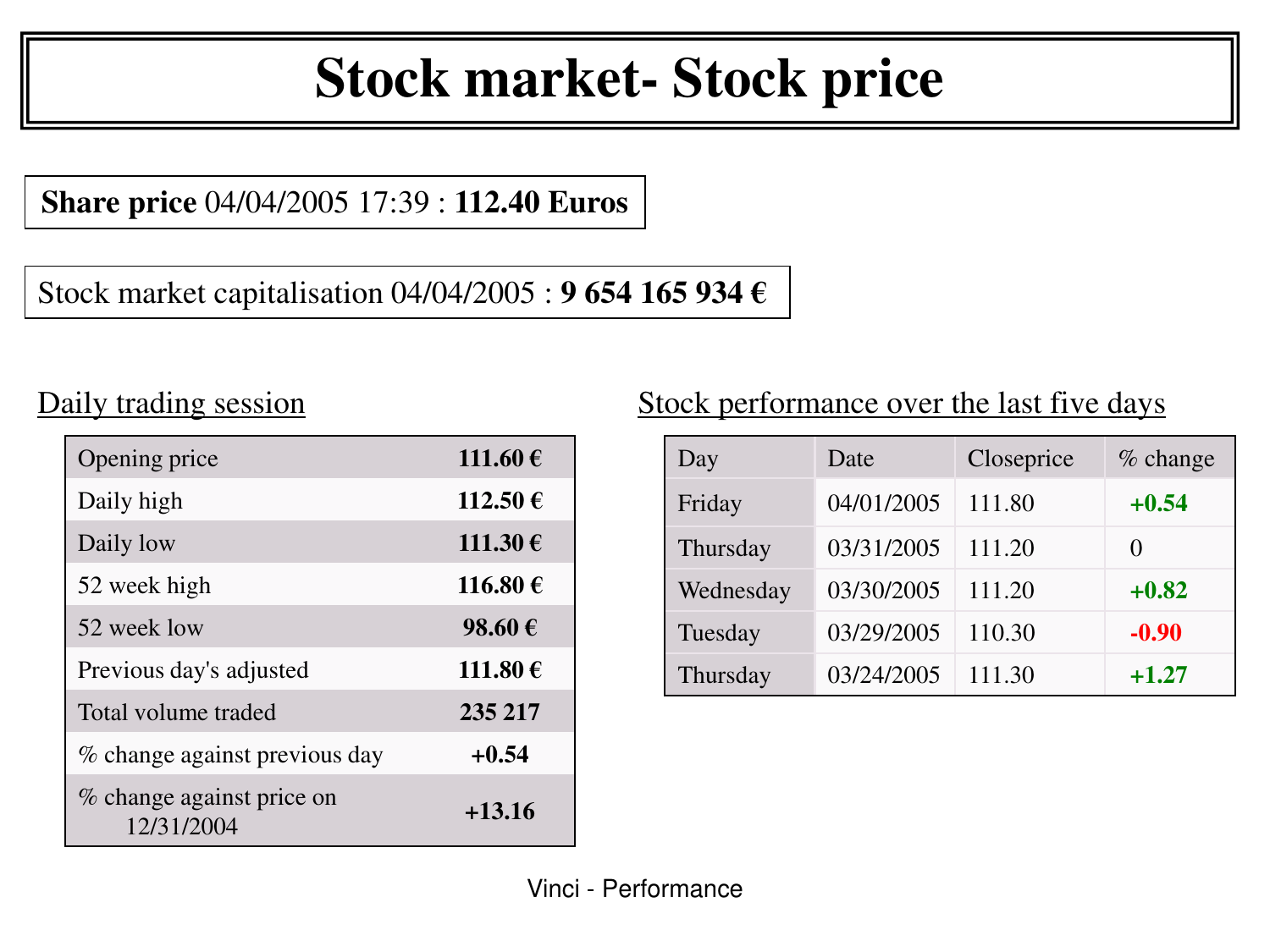#### **Construction sites**



Fourvière tunnel, 1971

#### Channel Tunnel, 1994

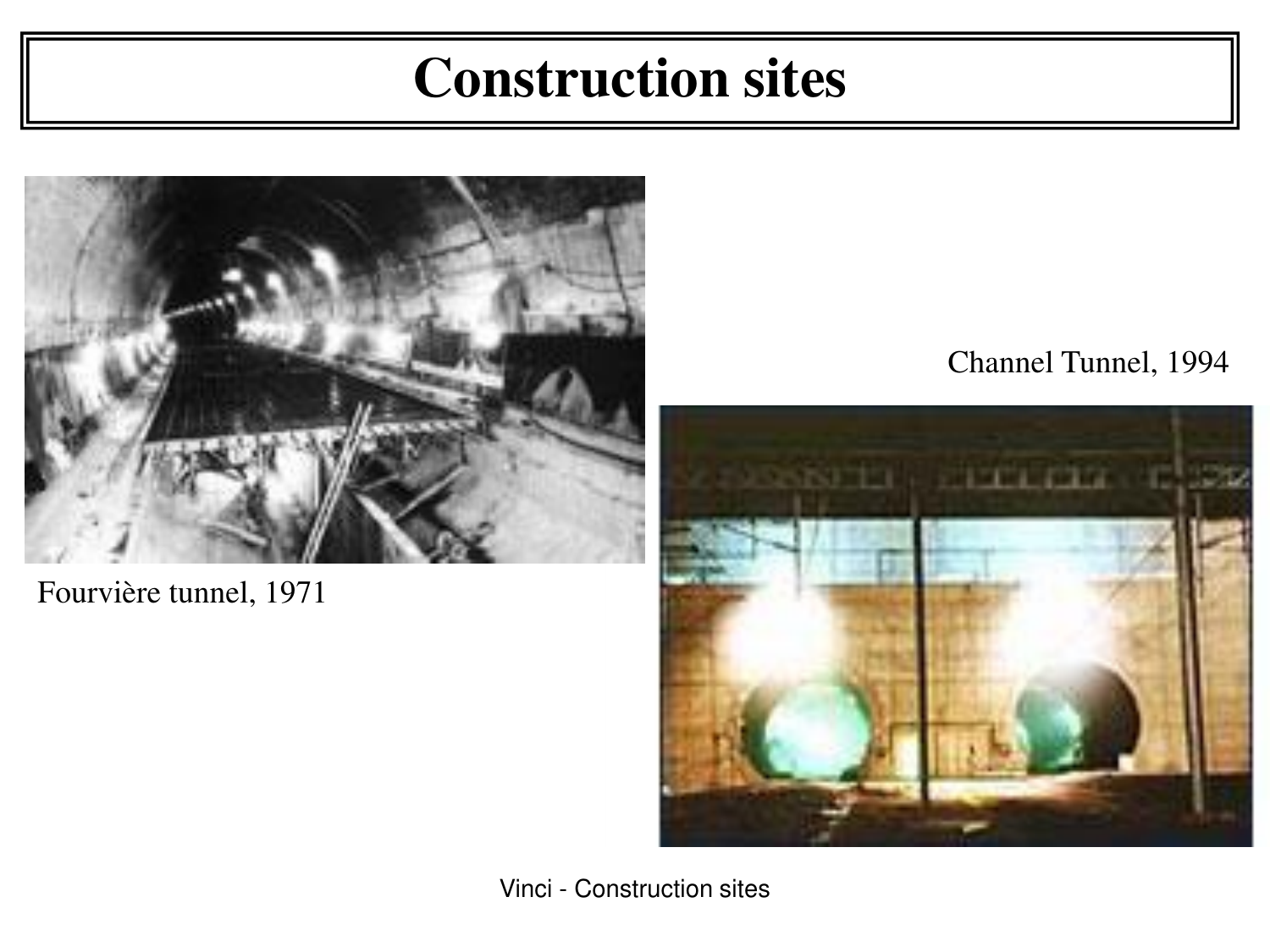

Montparnasse tower, 1973



Stade de France, 1998

Georges Pompidou Centre, 1976

Vinci - Construction sites